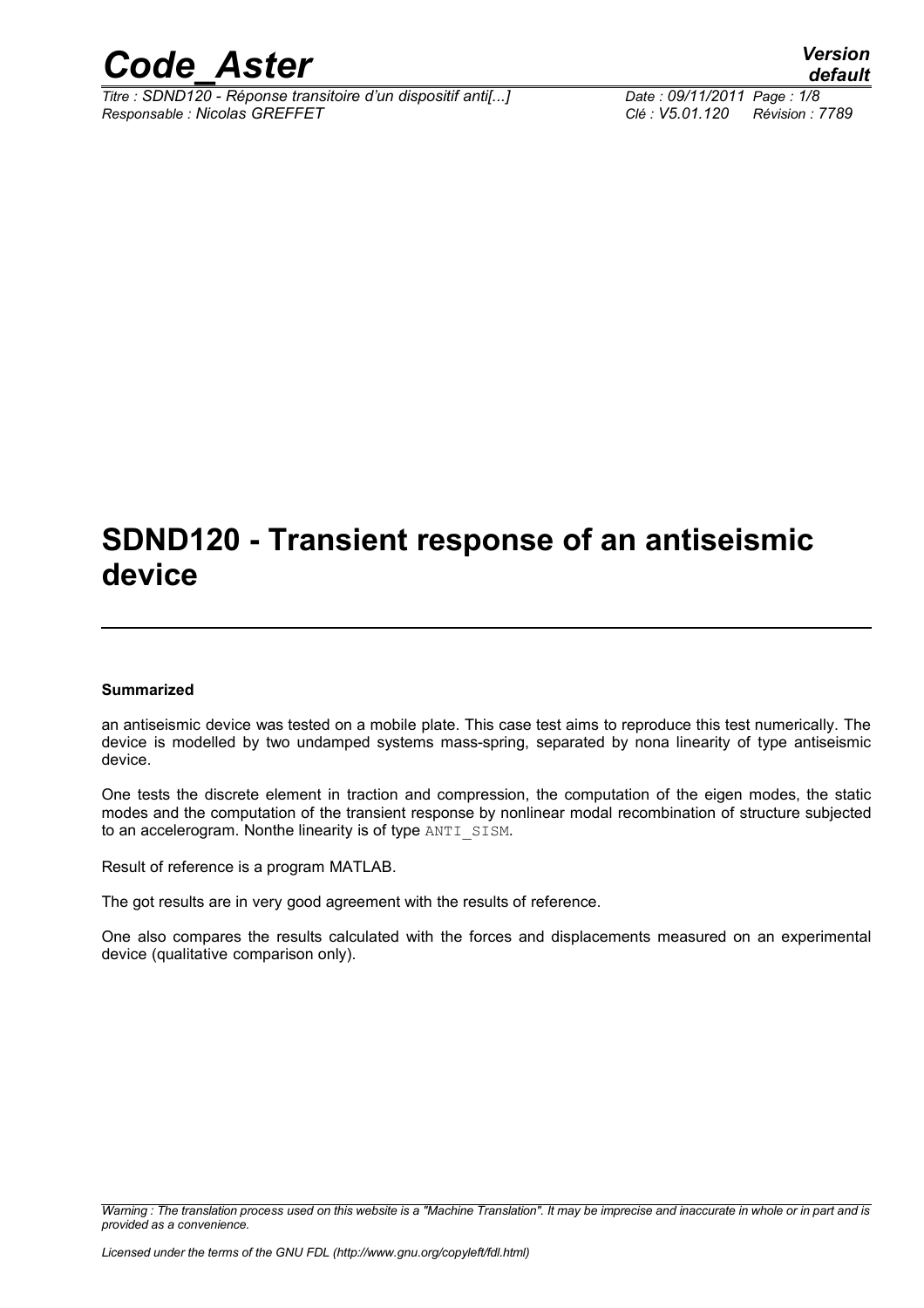*Titre : SDND120 - Réponse transitoire d'un dispositif anti[...] Date : 09/11/2011 Page : 2/8 Responsable : Nicolas GREFFET Clé : V5.01.120 Révision : 7789*

### **1 Problem of reference**

### **1.1 Geometry**

an antiseismic device is placed between two jaws (right-angled hatched on the following figure) themselves posed on a mobile plate subjected to an acceleration imposed in the direction X. It is modelled by nona linearity of type "antiseismic device" placed on both sides of a spring-mass system.



### **1.2 Material properties**

the jaws which insert the device are modelled each one by a spring-mass system:

stiffness of connection:  $k = 10^{10} N/m$ ; point mass:  $m=25$  kg.

The device tested is an antiseismic device of BULGE type. Its characteristics are the following ones:

- $KI = 6.10^6 \, N/m$  (RIGI\_K1),
- $K2 = 0.5310^6 N/m$  (RIGI\_K2),
- $Py = 1200$  (SEUIL FX),
- $C = 0.0710^5$  (c),
- $alpha=0.2$  (PUIS ALPHA),
- $xmax = 0.03 m$  (DX MAX).

### **1.3 Boundary conditions and loadings**

#### **Boundary conditions**

only authorized displacements are the translations according to the axis *X* . The points *C* and *D* are clamped:  $dx = dy = dz = 0$ . The other points are free in translation according to  $dx$ :  $dv = dz = 0$ .

#### **Loading**

the point  $|D|$  is subjected to a transverse acceleration in the direction  $| x - y_1(t) \!=\! 0,66\sin{(\omega t)}\,m/s^2$ with  $\omega = 2 \pi$ , the point *C* is fixed.

### **1.4 Initial conditions**

At initial time, the device is at rest: at  $t=0$   $dx(0)=0$ ,  $dx/dt(0)=0$  in any point.

*Warning : The translation process used on this website is a "Machine Translation". It may be imprecise and inaccurate in whole or in part and is provided as a convenience.*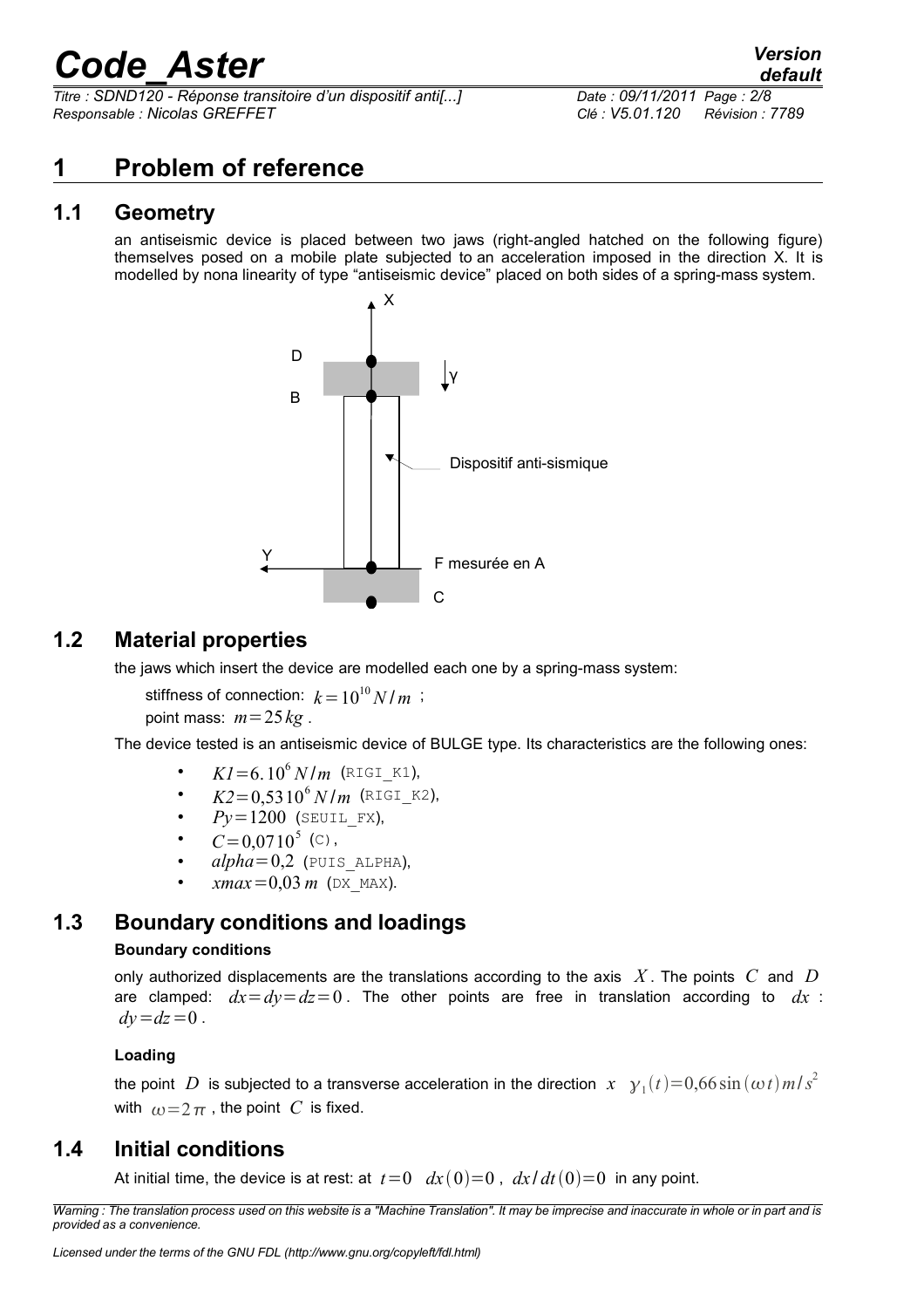*Titre : SDND120 - Réponse transitoire d'un dispositif anti[...] Date : 09/11/2011 Page : 3/8 Responsable : Nicolas GREFFET Clé : V5.01.120 Révision : 7789*

### **2 Reference solution**

### **2.1 Method of calculating used for the reference solution**

One compares the numerical values with the experimental statements and the solution taken for reference obtained thanks to a script matlab.

The statement of the force of dissipation in such a device is provided by the following formula [Peckan]:

$$
F_{D} = K_{2}x + \frac{(K_{1} - K_{2})x}{\sqrt{1 + (\frac{K_{1}x}{P_{y}})^{2}}} + C \text{ sign}(\dot{x}) \left| \dot{x} \frac{x}{x_{\text{max}}} \right|^{\alpha}
$$

script matlab:

```
%cas test for antiseismic device
clear;
closed all;
%----direct computation----
%initialization of the parameters of
computation
t0 = 0;tfinal = 1.;
not = 0.01;tspan = t0: not: tfinal; 
y0 = [0 0 0 0];
y0 = y0';
options = [];
direct %integration
[T, there] = ode23 ("fonctsism1", tspan,
%
y0, options);
depl1 = there (: , 1:1);
depl2 = there ( : , 2:2);vit1 = there (: , 3:3);
vit2 = there (: , 4:4);
kk1 = 6. e6;kk2 = 0.53e6;py = 1200;
C = 0.07e5;
xmax = 0.03;
alpha = 0.2;
for all = 1:1: length (tspan)
 depl21 = depl2 (all) - depl1 (all);vit21 = vit2 (all) - vit1 (all);
 g1n = (kk1 - kk2) *dep121;g1d = sqrt (1 + ((kk1/py) *dep121) ^2);gl = g1n/g1d;<br>g2 = cc*sign (vit21) * (ab
(vit21*depl21/xmax))^
alpha;
q0 = kk2*dep121;F (all) = g0 + g1 + g2;end
F = f';
depl = depl2 - depl1;function YP = fonctsism1 (T, there,
                                           flag)
                                          % initialization provisional
                                          m1 = 25.;
                                          m2 = 25.k1 = 1.e10;k2 = 1.e10;
                                          k1 = 6. e6;kk2 = 0.53e6;py = 1200;
                                          C = 0.07e5;xmax = 0.03;alpha = 0.2;
                                           Omega = 2*pi;
                                           %----direct resolution----
                                          x0 = (0.66*sin (omega*t))/(omega*omeqa);depl21 = there (2) there (1);
                                           vit21 = there (4) there (3);
                                           q1n = (kk1 - kk2) * dep121;g1d = sqrt (1 + ((kk1/py) *depl21) *2);gl = g1n/g1d;g2 = c*sign (vit21) * (ab
                                           (vit21*depth21/xmax))alpha;
                                           q0 = kk2*dep121;gg = g0 + g1 + g2;%creation of the matrixes D state
                                           U = [1 \ 0 \ 0 \ 0; 0 1 0 0;
                                                   0 0 m1 0;
                                                  0 0 0 m2];
                                             = [0 0 -1 0 \text{ have}:0 \t 0 \t -1; k1 0 0 0;
                                                  0 k2 0 0];
                                             G = [0; 0;
                                                 gg + k1*x0;
                                                  - gg];
                                           \mathfrak{L}%calcul of the derivative
                                             YP = - inv (U) *a*y + inv (U) *q;
```
*Warning : The translation process used on this website is a "Machine Translation". It may be imprecise and inaccurate in whole or in part and is provided as a convenience.*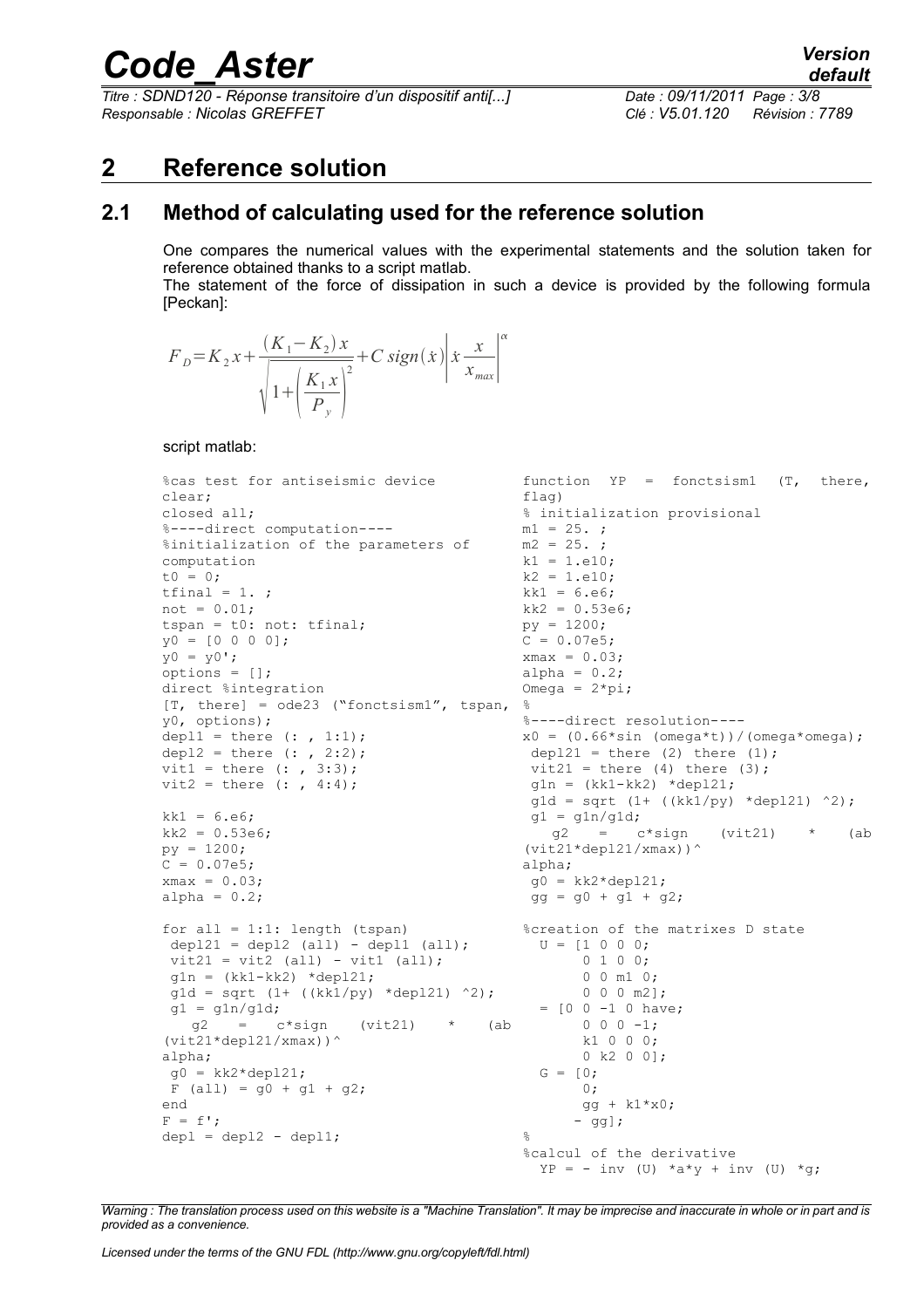*Titre : SDND120 - Réponse transitoire d'un dispositif anti[...] Date : 09/11/2011 Page : 4/8 Responsable : Nicolas GREFFET Clé : V5.01.120 Révision : 7789*

**2.2 Results of maximum**

reference Values and RMS of relative displacements and absolutes in *B* , and of the force due to the device anti - seismic.

### **2.3 Uncertainty on the solution**

the excitation imposed on the spring-mass system is an approximation of the displacement imposed on the experimental device.

Uncertainty on the reference solution MATLAB is weak.

### **2.4 Bibliographical references**

1) G. PEKCAN, J.B. TO BEG FOR, MR. EERI: The seismic response of has 1: 3 scale model R.C structure with elastomeric spring dampers. - Earthquake Spexctra, vol. 11, N°2, p.249-267 - May 1995

*Warning : The translation process used on this website is a "Machine Translation". It may be imprecise and inaccurate in whole or in part and is provided as a convenience.*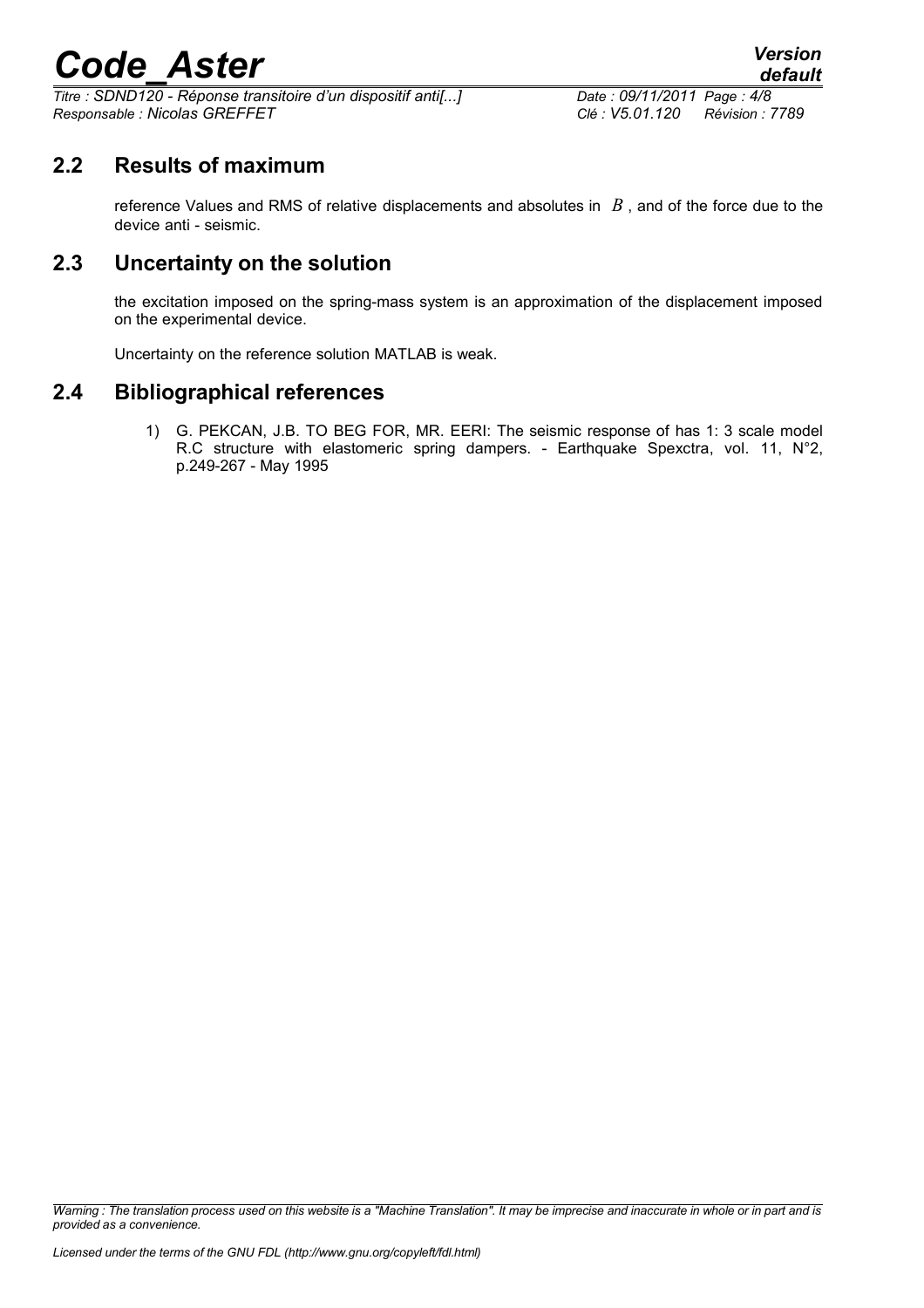*Titre : SDND120 - Réponse transitoire d'un dispositif anti[...] Date : 09/11/2011 Page : 5/8 Responsable : Nicolas GREFFET Clé : V5.01.120 Révision : 7789*

### **3 Modelization A**

### **3.1 Characteristic of the modelization**



**Appears 3.1-a: Modelization of the device the anti seismic**

jaws which insert the device are modelled each one by a discrete element with 3 degrees of freedom DIS\_T.

The antiseismic device is simulated via the key word factor ANTI SISM of operator DYNA VIBRA.

The node  $\; NOI \;$  is subjected to an imposed acceleration  $\; \mathbf{y}_{1}(t)$  , the node  $\; NOII \;$  with  $\; \mathbf{y}_{2}(t) \!=\! 0$  . One calculates the relative displacement of the node *NO2* and his absolute displacement.

Temporal integration is carried out with the algorithm of Eulerian and time step of  $1,25$   $10^{-5}$  second. Computations are filed all the 80 time step.

One considers a null  $\vert \xi_i \vert$  reduced damping for all two calculated mode.

### **3.2 Characteristics of the mesh**

The mesh consists of 4 nodes and 4 meshes of type  $DIS$  T.

#### **3.3 Quantities tested and results**

One calculates the absolute displacement of the node is outside the field of definition with a right profile of the EXCLU type node: *NO2* NO2 DX A and force in the device anti - seismic. One compares the values with those calculated by a function MATLAB.

|                      | <b>Reference</b> |
|----------------------|------------------|
| Force max (N)        | 1,266E+04        |
| Force – RMS          | 7,912E+03        |
| $NO2$ DX A max $(m)$ | 1,670E-02        |
| $NO2$ DX $A - RMS$   | 1,180E-02        |
| $NO2$ DX R max $(m)$ | 1.266E-06        |
| $NO2$ DX $R - RMS$   | 7,798E-07        |

One traces the evolution of the force which is exerted in the device according to the absolute displacement of the node *NO2* . One compared to measured quantities.

*Warning : The translation process used on this website is a "Machine Translation". It may be imprecise and inaccurate in whole or in part and is provided as a convenience.*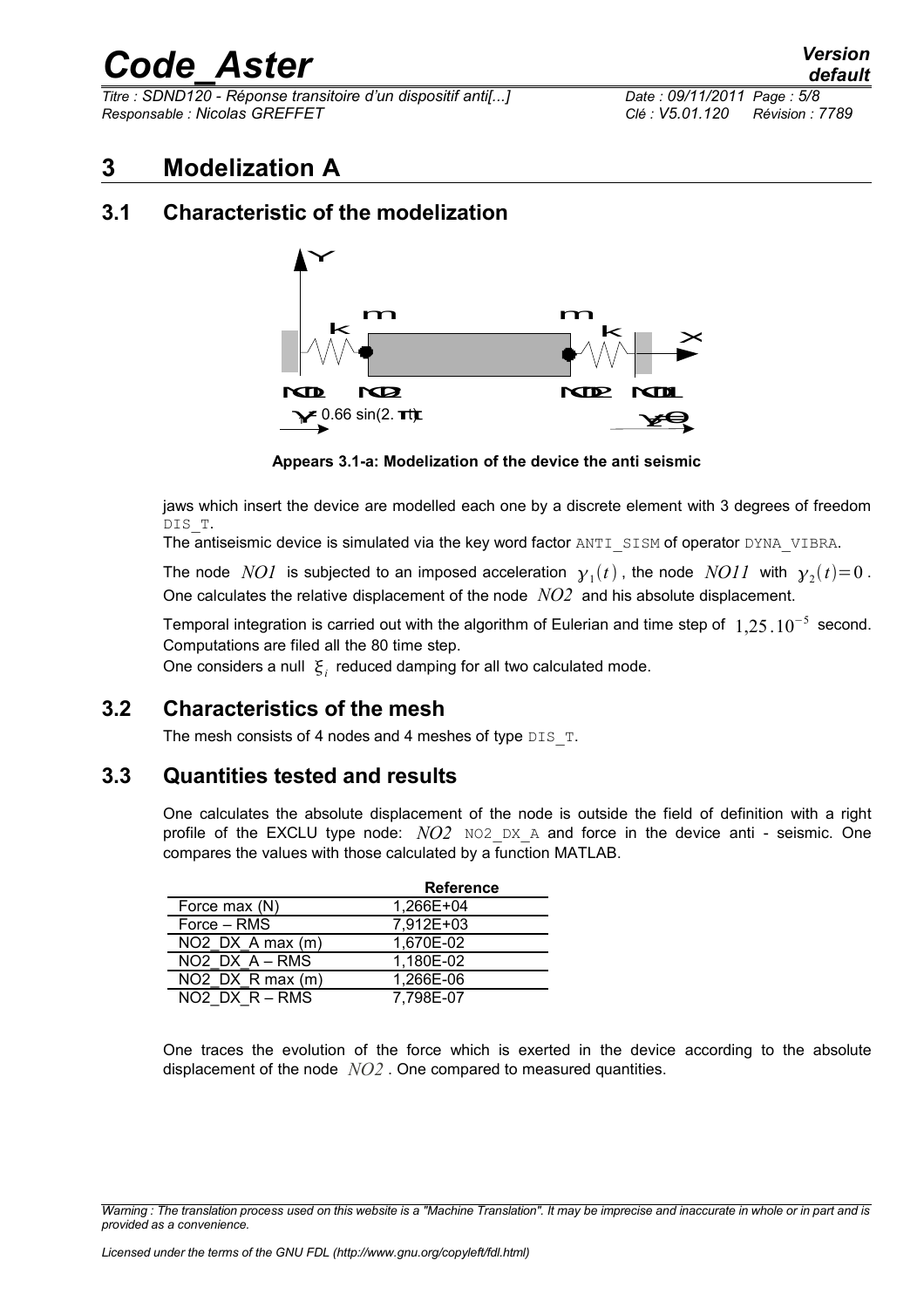*Titre : SDND120 - Réponse transitoire d'un dispositif anti[...] Date : 09/11/2011 Page : 6/8 Responsable : Nicolas GREFFET Clé : V5.01.120 Révision : 7789*





Taking into account the approximation of the excitation imposed on the mobile plate in a sine, the model established in *Code\_Aster* is representative of the device tested.

*Warning : The translation process used on this website is a "Machine Translation". It may be imprecise and inaccurate in whole or in part and is provided as a convenience.*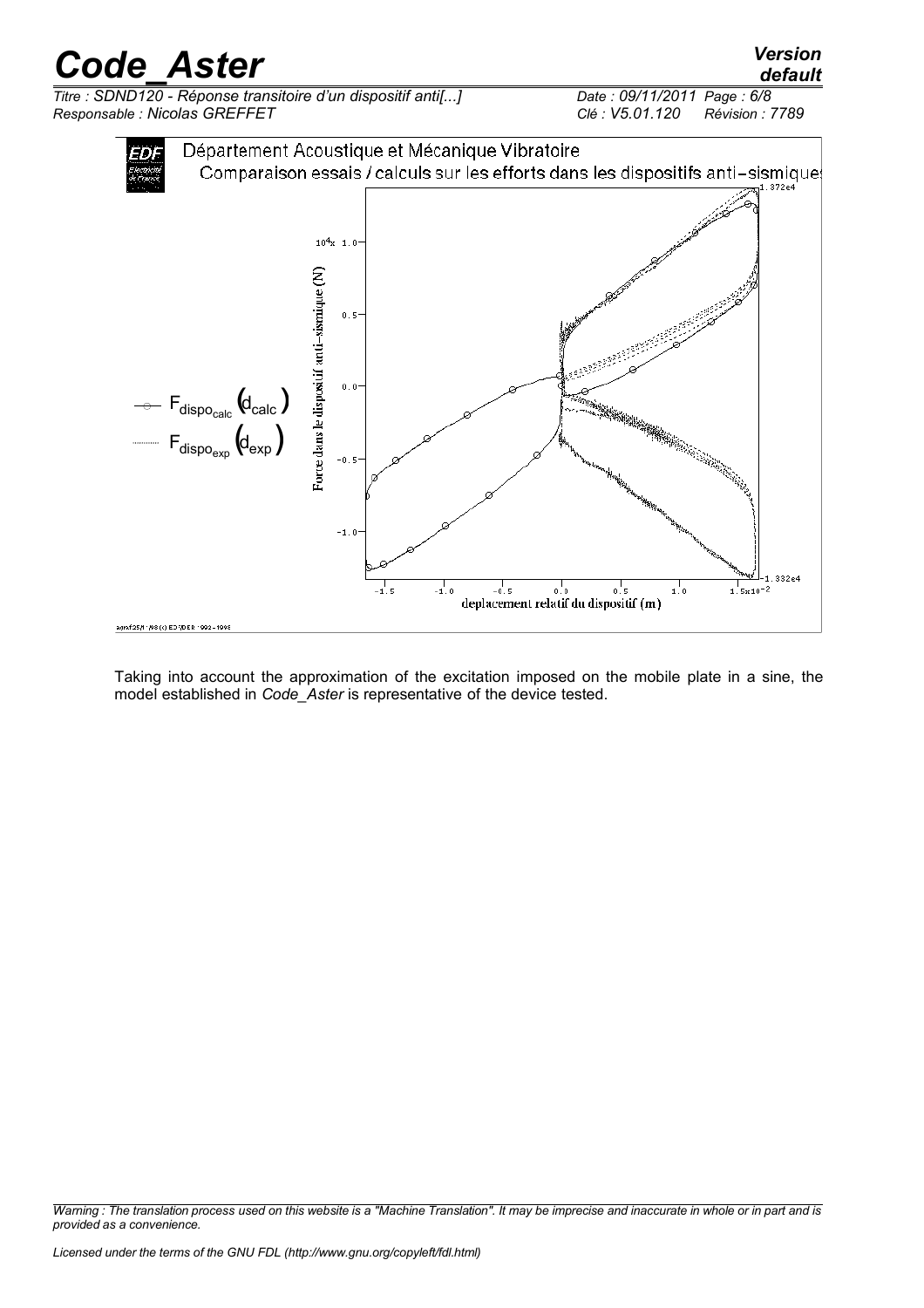

*Titre : SDND120 - Réponse transitoire d'un dispositif anti[...] Date : 09/11/2011 Page : 7/8 Responsable : Nicolas GREFFET Clé : V5.01.120 Révision : 7789*

One also traces the temporal evolution of the displacement of the device:



*Warning : The translation process used on this website is a "Machine Translation". It may be imprecise and inaccurate in whole or in part and is provided as a convenience.*